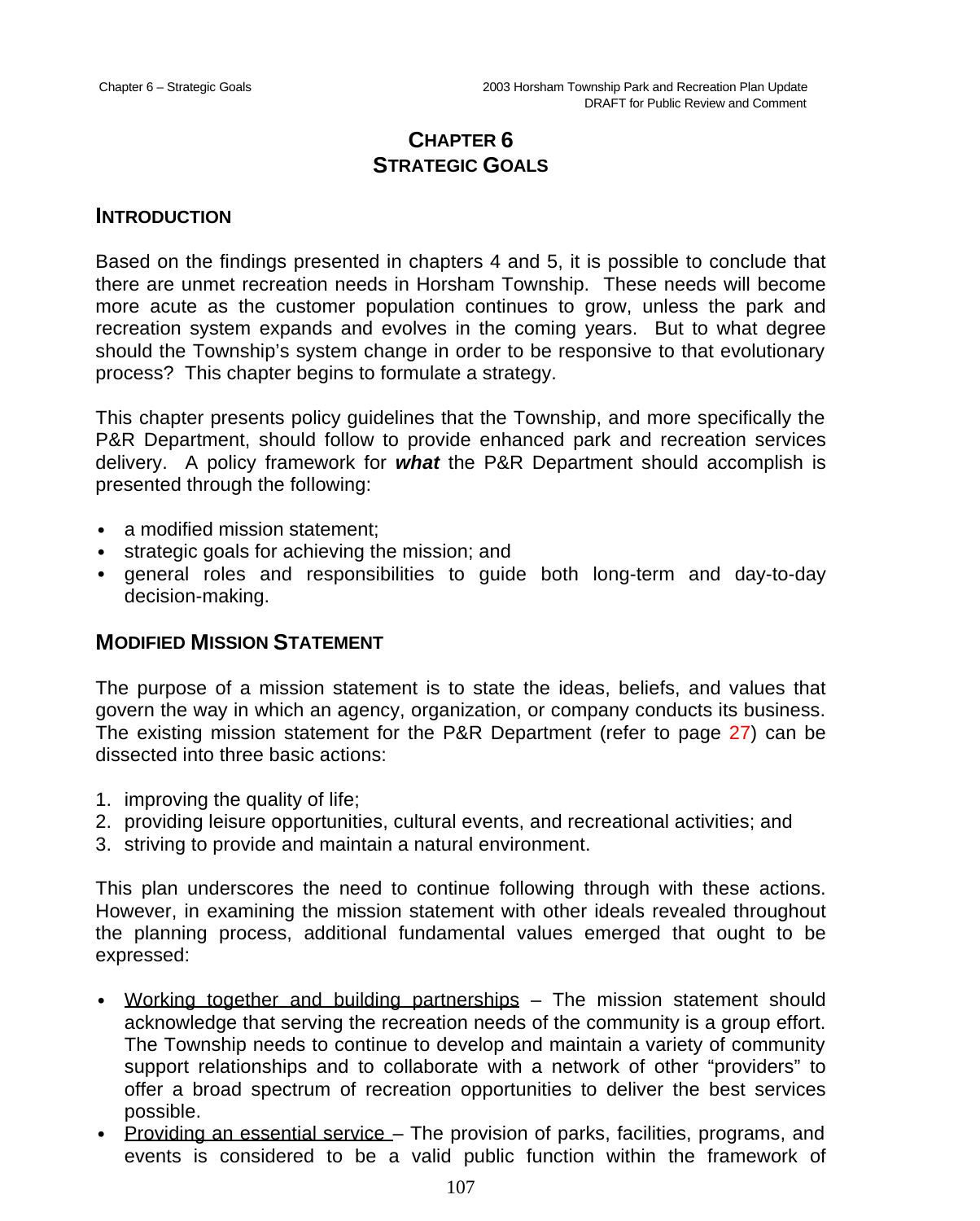governmental responsibilities and duties. The mission statement should go one step further by acknowledging that parks and recreation is a necessary public service that should be provided along with other municipal services, such as police, streets, water, and sewer. The Township needs to formalize, in words, this principle to support the public interest.

- Providing recreation benefits Parks and recreation services are valuable ingredients to the social, physical, educational, and cultural dimensions of people's lives and they improve the community's quality of life due to the benefits derived. The mission statement should acknowledge the basic benefits of parks and recreation. The Township needs to introduce a benefits-driven approach to its vision to heighten public awareness and support for the role of the P&R Department.
- Servicing customers Since more than simply the resident population benefit from the parks and recreation services offered by the Township, it is important to redefine who is being served. The mission statement should broaden the scope of who is being served and acknowledge that the P&R Department is serviceoriented towards "customers," in general. The Township needs to ensure effective and efficient customer service to enhance public relations.

The importance of incorporating the above concepts into the P&R Department's philosophy warrants that the mission statement be modified. The following is recommended as the new mission statement, which succinctly addresses all aspects of the purpose of the department in one sentence:

*The Horsham Township Department of Parks and Recreation is dedicated to serving as a partner in providing essential open space, parks, and recreation services that enhance the quality of life and deliver individual, community, environmental, and economic benefits to its customers.*

## **STRATEGIC GOALS, ROLES AND RESPONSIBILITIES**

Out of the recommended mission statement can be distilled a series of strategic goals. There are five goals, one for each of the remaining chapters of this plan. Each goal defines the basic direction for the P&R Department today, as well as into the future. The strategic goals are accompanied by roles and responsibilities to accomplish them.

- System Plan: Create a park and recreation system that provides first quality parks and recreation facilities that are needed and used widely by customers.
	- o Work with others and seek partnerships to acquire and develop the park system.
	- o Coordinate facility planning with customers, community-based providers, and other public agencies.
	- o Work with the Hatboro-Horsham School District to maintain or expand the availability of school facilities for public use.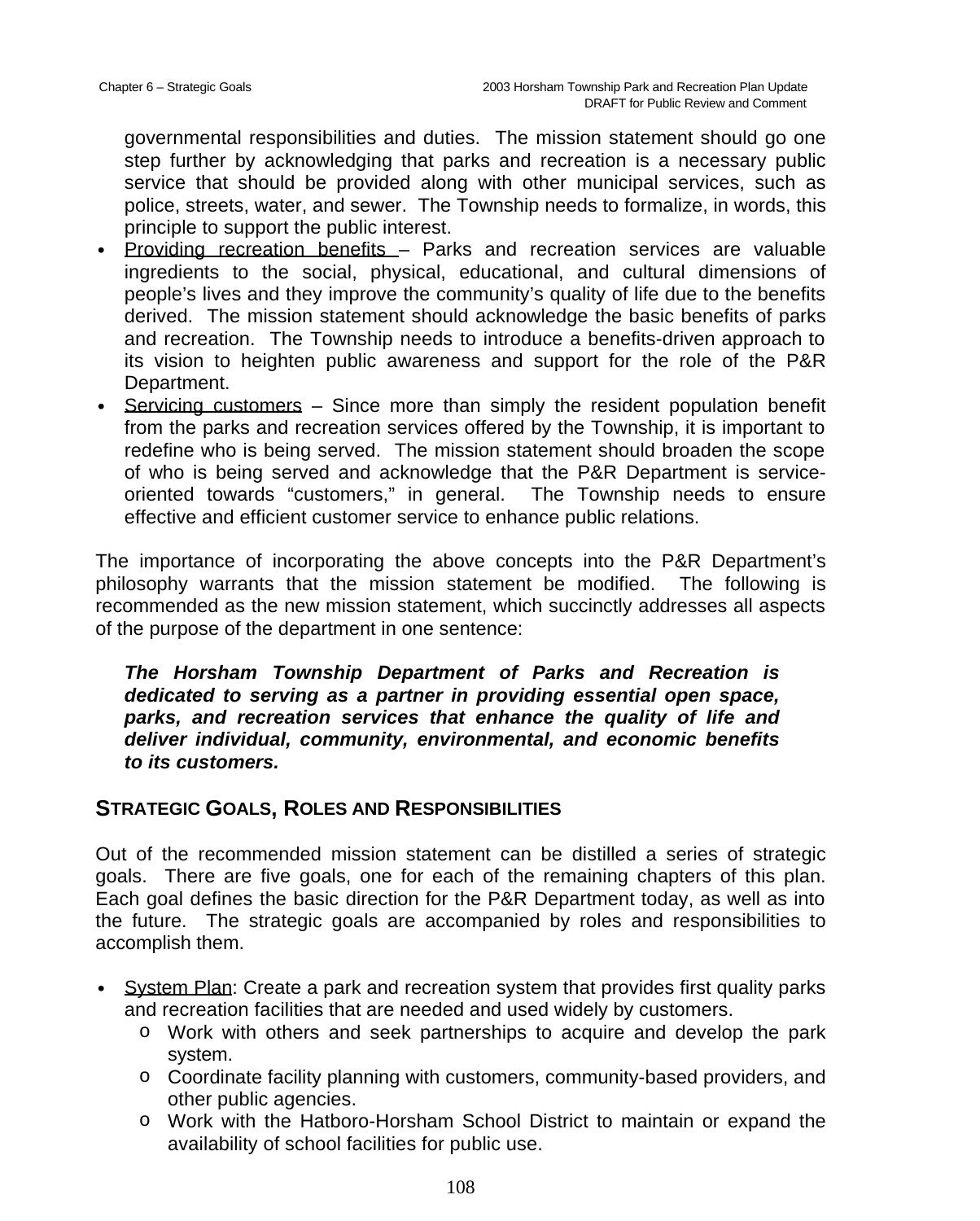- o Provide a reasonably equitable distribution of community and neighborhood parks.
- o Distribute recreation facilities based on existing and projected populations, with consideration given to unmet needs and expected demand in the customer service areas.
- o Acquire and develop parks with facilities that reflect needs and priorities as expressed by customers during all planning and design processes.
- o Ensure that adequate natural areas are protected, restored, and enhanced as part of the park system.
- o Provide facilities at parks that interpret the system and teach a conservation ethic.
- o Provide open space connectors, greenways, and trails as major components of the park system.
- o Provide sidewalks and on-road bicycle facilities as adjuncts to the park system.
- o Improve accessibility for all customers by making parks and facilities barrier free.
- o Strive to achieve consistency in the style and materials used for signage, amenities, and structures within parks as a means of establishing uniform identity.
- Maintenance Plan: Deliver attractive and safe parks and facilities.
	- o Operate and maintain the park system in partnership and cooperation with the community.
	- o Supplement maintenance activities through "adopt-a-park" and "adopt-afacility" programs for volunteers.
	- o Develop a "park watch" program to monitor and support park safety and security.
	- o Establish baseline standards for the proper maintenance and care of parkland and park amenities.
	- o Protect and manage open space, parks, and facilities to ensure customer safety and protection of structural integrity with attention to appearance, cleanliness, and security.
	- o Adopt a preventative maintenance approach to facility maintenance.
	- o Use measurable maintenance objectives to evaluate day-to-day facility and preventative maintenance needs.
	- o Design and construct parks and facilities to facilitate maintenance but in a manner that is sensitive to customer health and comfort.
- Recreation Services Delivery Plan: Offer a broad range and level of structured recreation programs for individuals and groups to participate in active and passive activities that meet customer needs and interests.
	- o Collaborate with others to offer a broad spectrum of programs, when and where possible.
	- o Encourage partnerships and develop formal agreements, as needed, with public and community service providers to supplement existing programming.
	- o Equitably distribute programs by offering them at locations throughout the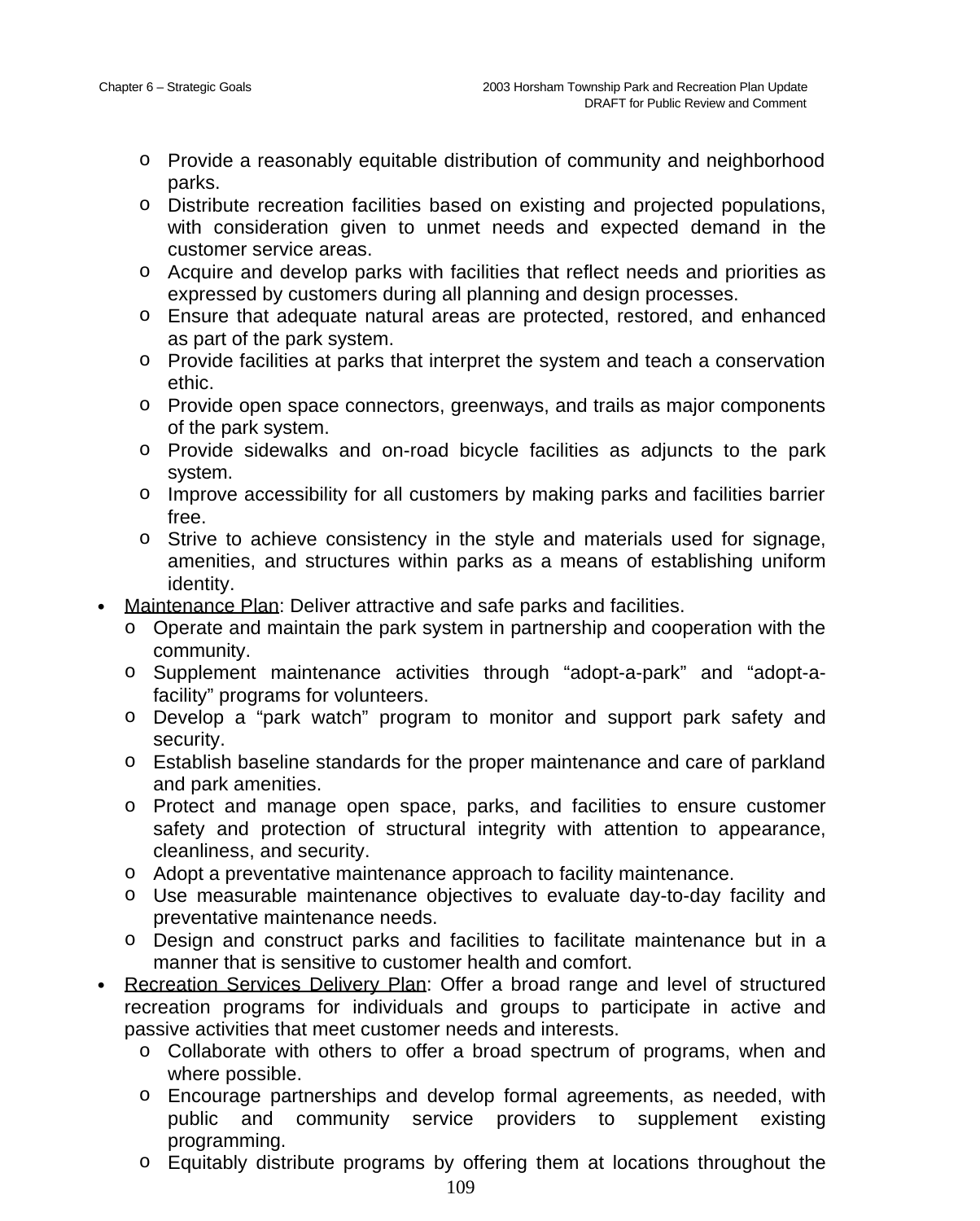community, if possible, provided the facilities necessary to support the programs are available.

- o Offer an appropriate balance of recreation program types in accordance with a program classification system tailored to the special interests and demands of customers.
- o Mainstream persons with special needs into programs when possible to provide access opportunities for all customers, but consider offering specialized programs, if warranted.
- o Develop recreation programs that promote fitness and wellness values.
- o Develop programs that educate customers about the environment and teach a conservation ethic.
- o Establish objectives for all programs to describe why they are offered.
- o Advertise and promote the benefits of program participation.
- o Increase communication and the flow of information using technology and the media to publicize programs, events, services, policies, rules and regulations, volunteer opportunities, and meetings.
- o Target marketing efforts to non-users to engage their interest and make them users of the system.
- o Provide scheduling services to ensure balanced opportunities for access to facilities by Township-sponsored activities, programmed activities offered by other partners, and spontaneous drop-in users.
- o Accommodate special events and other appropriate activities at parks to increase a sense of community and to help the parks function as positive recreation environments.
- Administration and Personnel Plan: Create a park and recreation agency that is a model of excellence and efficiency by providing quality, user-friendly customer service that consistently supplies complete and accurate information and assistance.
	- o Strive to carry out the mission of the P&R Department.
	- o Achieve an effective organizational structure comprised of professional P&R Department staff, the Park and Recreation Board, and working relationships with community leaders and managers.
	- o Maintain an adequate staffing level with personnel that work together as a team and yet have defined job descriptions.
	- o Operate the P&R Department using business-like practices with emphasis on good management, fiscal responsibility and serving customers efficiently.
	- o Build the local park and recreation constituency by expanding public outreach and announcing available services and benefits.
	- o Respond efficiently to customer inquiries, complaints, and suggestions.
	- o Demonstrate effective use of resources by leveraging Township funds with outside funding strategies.
	- o Evaluate the effectiveness of services and programs on a regular basis by measuring customer satisfaction and benefits compared to costs.
	- o Evaluate management of services and facilities that are not cost-effective and explore whether partners can be used to improve efficiencies.
	- o Welcome partnerships and sponsorships.
	- o Encourage volunteerism as a way to extend the programmatic efforts of the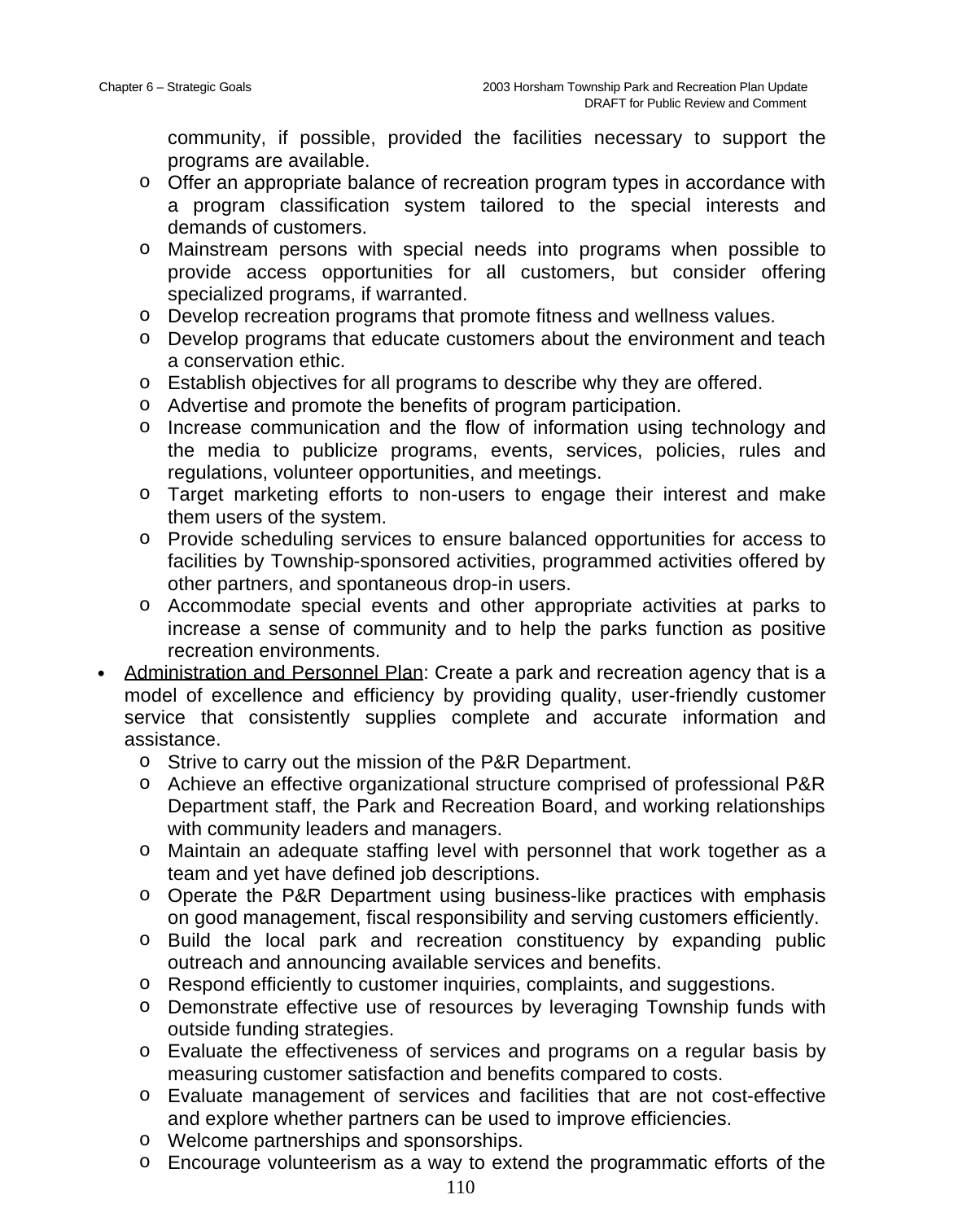Township.

- o Invite all customers to participate in planning, designing, and advocating parks and recreation services.
- Implementation Plan: Follow adopted Township policies to the extent possible and practical to establish parks and recreation as a premier community service.
	- o Develop and follow a detailed acquisition, development, and prioritization strategy.
	- o Secure adequate levels of funding commensurate with on-going operation needs and to implement long-term capital improvement goals.
	- o Maximize available resources to support the delivery of services, including the creative use of partnerships.
	- o Regularly assess the leisure preferences and recreation needs of customers to ensure that the strategic plan reflects local conditions and update the plan as needed.
	- o Monitor private development proposals and encourage or require the provision of appropriately sized and located open space, linkages, and recreation facilities to serve the needs of new customers.
	- o Serve as an advocate and work with other public agencies to expand pedestrian and bicycle facilities to complement the park system.
	- o Strive to provide expected funding, staffing, and other resources to undertake the actions outlined in this report, which are designed to realize the long-term vision of the P&R Department.

## **CONCLUSION**

The strategic goals and the respective roles and responsibilities assigned to each goal are reiterated throughout the last five chapters of this study. They are presented in "text box" format.

The remaining chapters represent the recommendations of this study. The recommendations suggest what should be done to better serve customers' park and recreation needs. They provide guidance for parkland acquisition and development, operations and maintenance, recreation programming, staffing, budgeting, and other fundamental elements of accomplishing the prescribed mission statement. The Township should carry out the *recommendations* in order to fulfill the *roles and responsibilities*, which will subsequently help to achieve the *strategic goals*.